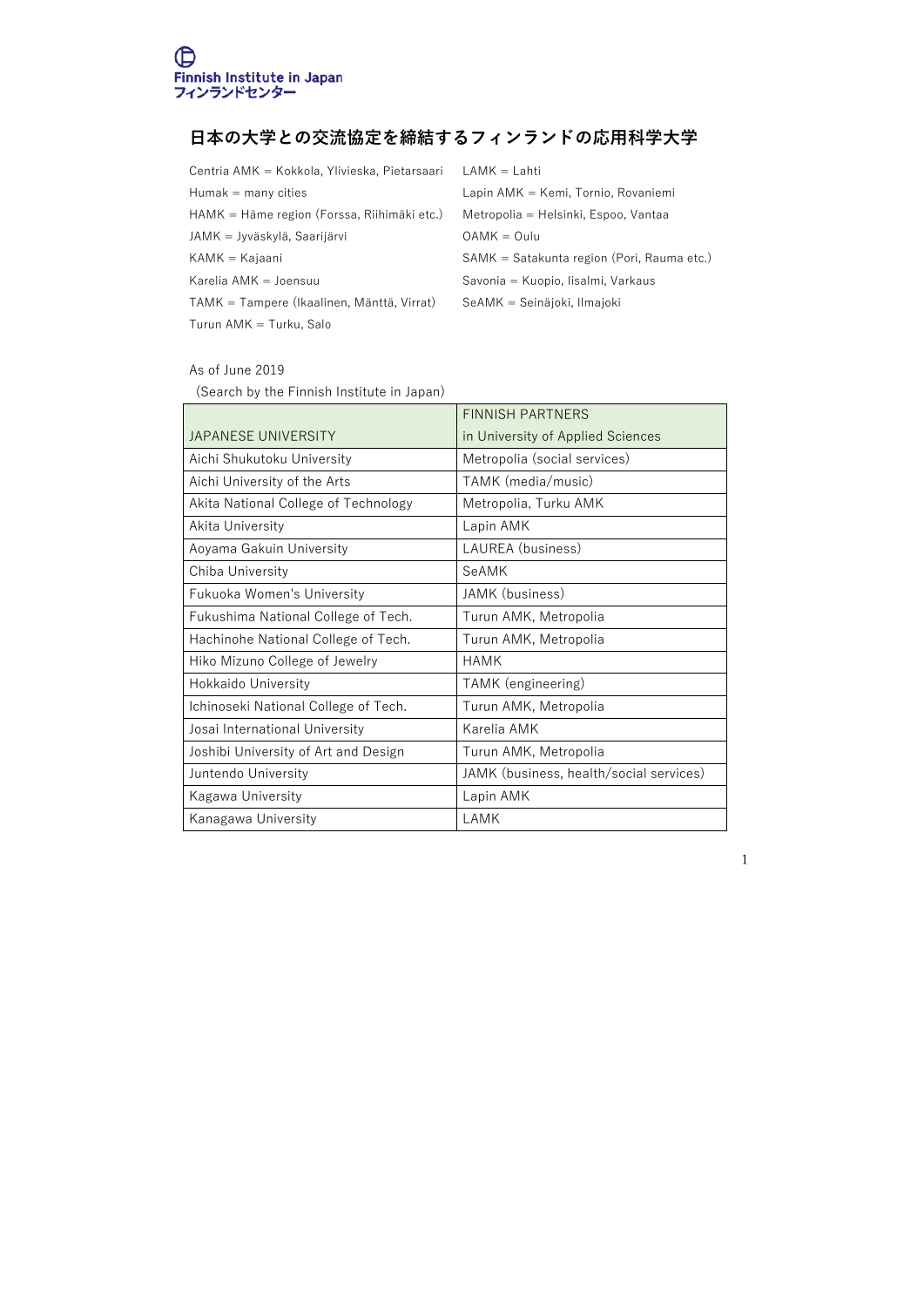## ●<br>Finnish Institute in Japan<br>フィンランドセンター

| Kansai Gaidai University                | KAMK (business), LAUREA (business)       |
|-----------------------------------------|------------------------------------------|
| Kinki University                        | JAMK (business)                          |
| Kitami Institute of Technology          | <b>OAMK</b>                              |
| Kumamoto National Institute of Tech.    | <b>OAMK</b>                              |
| Kushiro National College of Tech.       | <b>Turun AMK</b>                         |
| Kyoto Institute of Technology           | LAMK                                     |
| Kyoto Seika University                  | <b>Turun AMK</b>                         |
| Kyoto University of Art and Design      | Metropolia, Savonia                      |
| Kyushu University                       | Savonia (rural industries)               |
| Kwansei Gakuin University               | Metropolia (business)                    |
|                                         | Turun AMK, TAMK (business, media,        |
| Miyagi University                       | health care)                             |
| Momoyama Gakuin University              | Centria AMK                              |
| Musashino University                    | Savonia (business)                       |
| Nagaoka National College of Tech.       | <b>Turun AMK</b>                         |
| Nagoya University of Foreign Studies    | Savonia (business)                       |
| Nagoya Zokei University of Art&Design   | <b>OAMK</b>                              |
| Ochanomizu University                   | Centria AMK                              |
| Oita University                         | TAMK (business, media)                   |
| Okayama Prefectural University          | LAMK                                     |
| Okinawa Institute of Technology         | JAMK (health/social studies, technology) |
| Oska Gakuin University                  | SAMK (business)                          |
| <b>Otaru University of Commerce</b>     | <b>OAMK</b>                              |
|                                         | LAUREA (business), TAMK (business,       |
| Ritsumeikan Asia Pacific University     | media)                                   |
| Ryukoku University                      | JAMK (business, technology, education)   |
| Saitama University                      | LAUREA (business)                        |
| Seinan Gakuin University                | JAMK (education, business, technology)   |
| Sendai National College of Technology   | <b>Turun AMK</b>                         |
| Sendai National Institute of Technology | Metropolia, OAMK                         |
| Sendai University                       | KAMK (sports management)                 |
| Takasaki University of Health&Welfare   | JAMK (health/social studies, technology) |